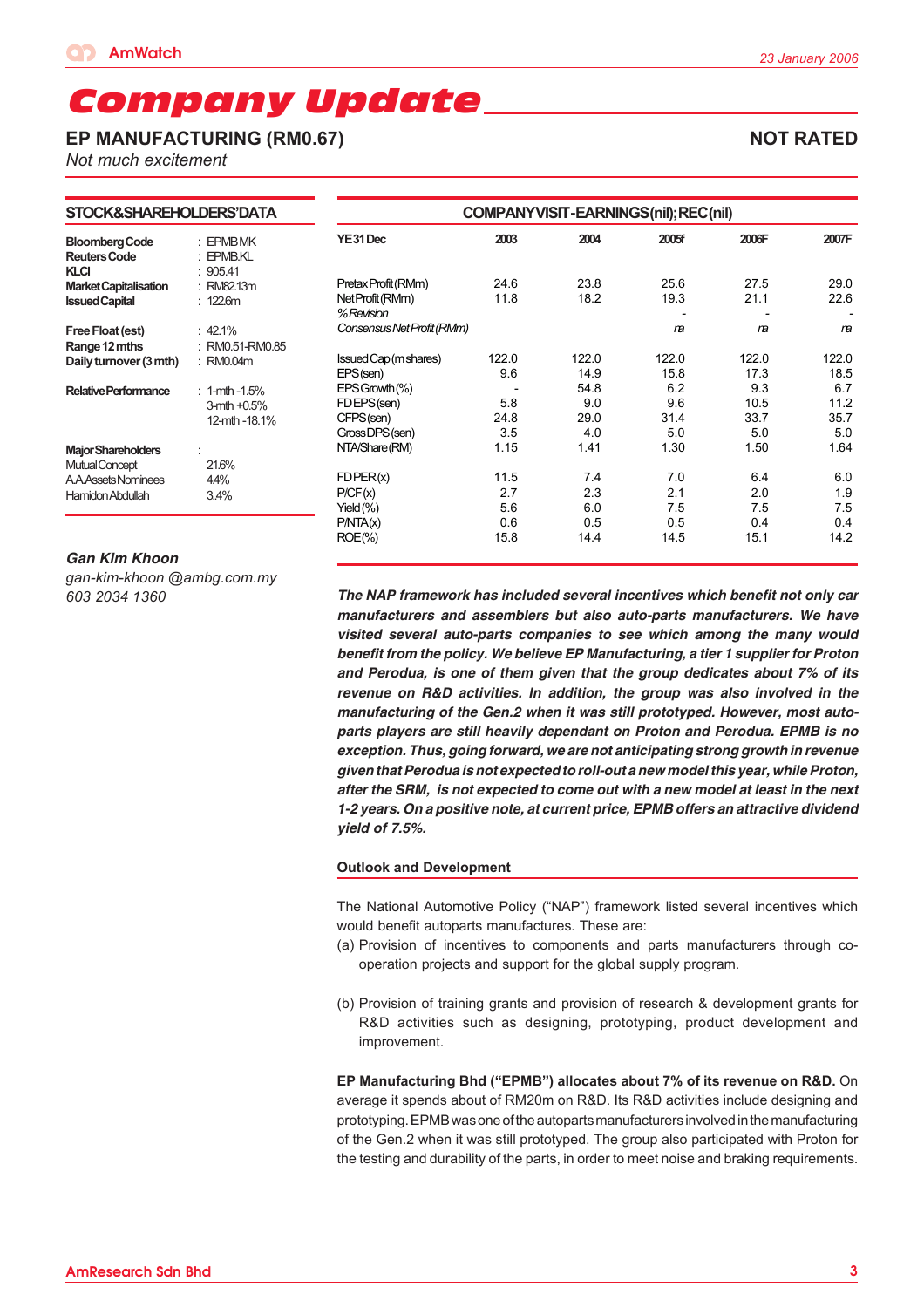**Provides training to employees.** In order to remain competitive in the industry, the group provides continuous training to its employees to upgrade them on new technology and to change the mindset of employees to keep abreast with developments in the industry.

**Yet, not expecting subsidies from government.** However, from our meeting with management, we gather that it is not dependant or expects any more subsidies from the NAP. The group would only be focusing on its own business and expansion.

**Enjoys tax rebate.** At present, the group is already enjoying tax rebates with its pioneer status for the development of the modular system. Apart from that, the group is also given concessions to bring in Bosch parts from overseas.

**EPMB has a technical alliance with Bosch.** Bosch is the world's No.2 automotive supplier to Original Equipment Manufacturers ("OEM") for various technology items. Among Bosh products that are licensed to EPMB are the brake systems, fuel injection system and duplex system.

**Recently, EPMB increased its stake in PEPS-JV to 90% from 80%.** PEPS-JV is the group's main subsidiary after EP-Polymers. The remaining 10% is still held by Proton Holdings. PEPs-JV handles the manufacturing of all metal stamping parts, like suspension parts, structural parts and trailing arms.

Previously, PEPS-JV used to supply piece-by-piece components. Now, PEPS-JV has moved into the assembly and supply of modular parts. Modular parts are integrated modules that are made up of an assembly of smaller components.

The modular parts are supplied to Proton and Perodua for their newer models - Gen.2, Savvy and the Satria replacement model ("SRM"). Thus, although production volume is smaller compared to Proton's older modes (Wira, Waja, Iswara), on a per model basis, the group generates more revenue from the modular parts compared to supplying individual components.

EPMB is in talks with Proton on other modules which it could work on in a partnership with Bosch. Aside from braking systems, Bosch's other strengths include other high technology items like engine management systems, air intake manifolds, steering systems and auto transmission.

**Phasing out its bicycles operations.** Also, due to its focus and development of modular systems, EPMB would soon phase out its bicycles manufacturing operations. EPMB was the manufacturer for the Proton bicycles. Its UK outfit which is part of its bicycle operation has ceased operation. EP-X BICYCLES North America will soon follow suit.

#### **Investment Considerations**

**Proton and Perodua would continue to be its main contributors.** EPMB's main revenue contributors are Proton (59% of group revenue) and Perodua (17%). The remaining 24% of revenue are made up of exports and other automotive companies such as Honda, Suzuki and MTB. Going forward, at least in the medium term, we believe the contribution mix from its customers would be similar.

EPMB supplies components for all Proton models. It is the main supplier of corner modules and fuel tanks modules for the Gen.2 and braking system for Gen.2 and the SRM.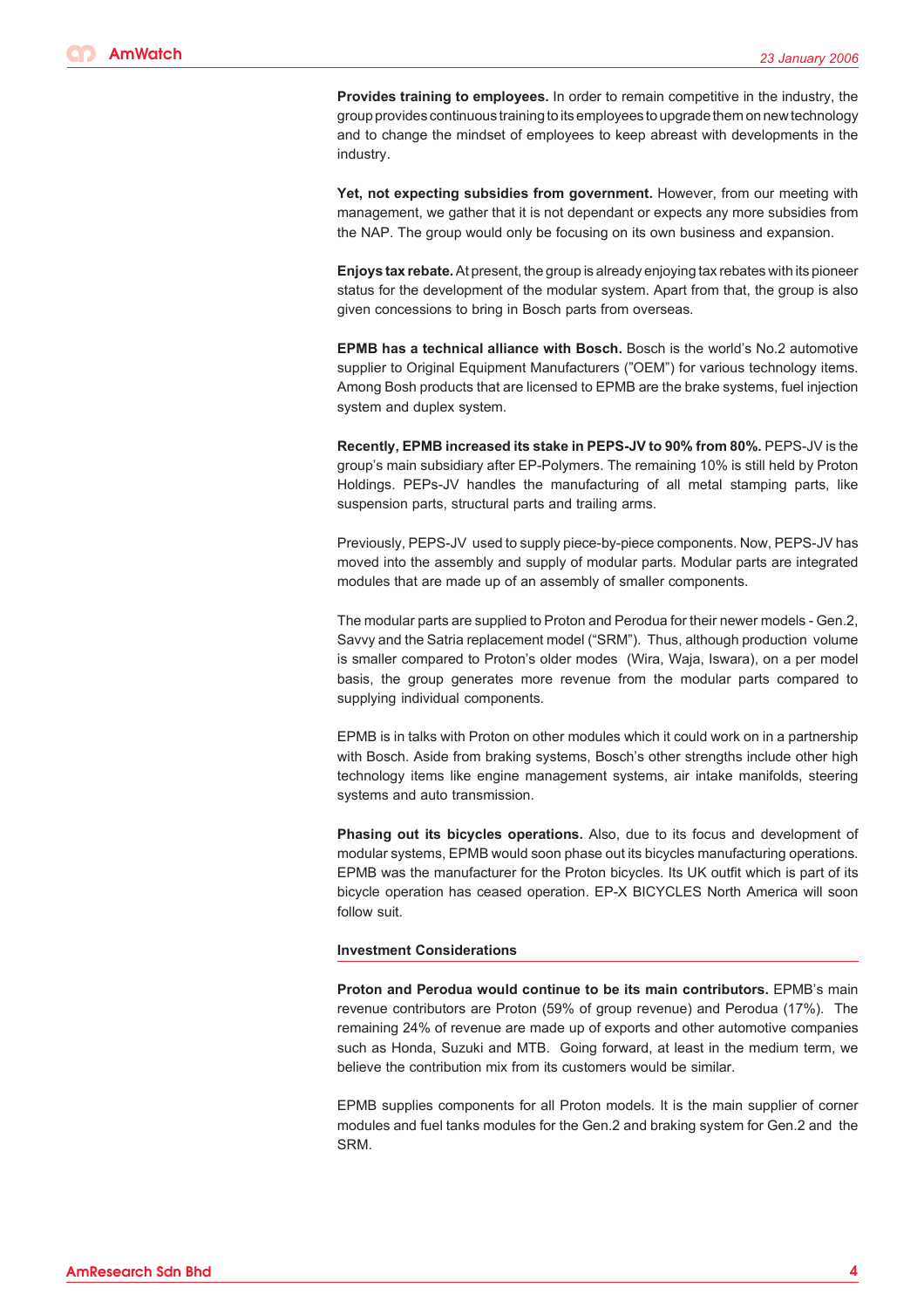Perodua is not expected to roll-out any new model in 2006. Meanwhile, apart from the SRM, we are not anticipating Proton to roll-out any new models in the next couple of years. Without a technical collaboration with a foreign partner, Proton would normally require an average of 2 years to produce a new model.

**To expand overseas?** In order to reduce its dependence on local manufacturers, EMPB is looking to expand and extent its operations overseas. Amongst the said countries are Thailand and China. In the case of China, management is looking at opportunities to source components. However, these expansion plans are still at an initial stage and limited details are disclosed.

For comparison, other players in the industry have already set-up plants in neighbouring countries. Ingress has already set up 2 plants in Thailand (Rayong and Ayutthaya).

# **Financial Outlook**

For FY ending December 2006, the group is projecting revenue growth of 5% to reach RM 315m. This is on the back of its supply to Proton's existing models and the expected SRM and Perodua's existing and new models. Going forward, we believe growth is rather unexciting given its reliance on local manufacturers. For 2006, we projected a TIV growth of 5.5% to reach 570k units.

The group is expected to register a bigger net profit growth of 9% to reach RM21m in FY06. The group enjoys net profit margin of about 7%-8%.

**Low tax rate**. In 2004, the group was granted pioneer status for 5 years. Prior to that, it enjoyed reinvestment allowances. Thus, the group will enjoy lower tax rate until 2009. We have assumed 5% tax rate for FY06.

**Offers 7.5% dividend yield.** The group has a 30% dividend policy. We have assumed a 5 sen dividend per share for FY06. At current price, the stock offers an attractive yield of 7.5% for FY06.

**Fairly valued.** At current price, EPMB is trading at PER of 6.4x its CY06 FD EPS of 10.5x. We believe the current price of the stock is fair given that the industry average is about 7x.



*Source: Company and AmResearch estimates*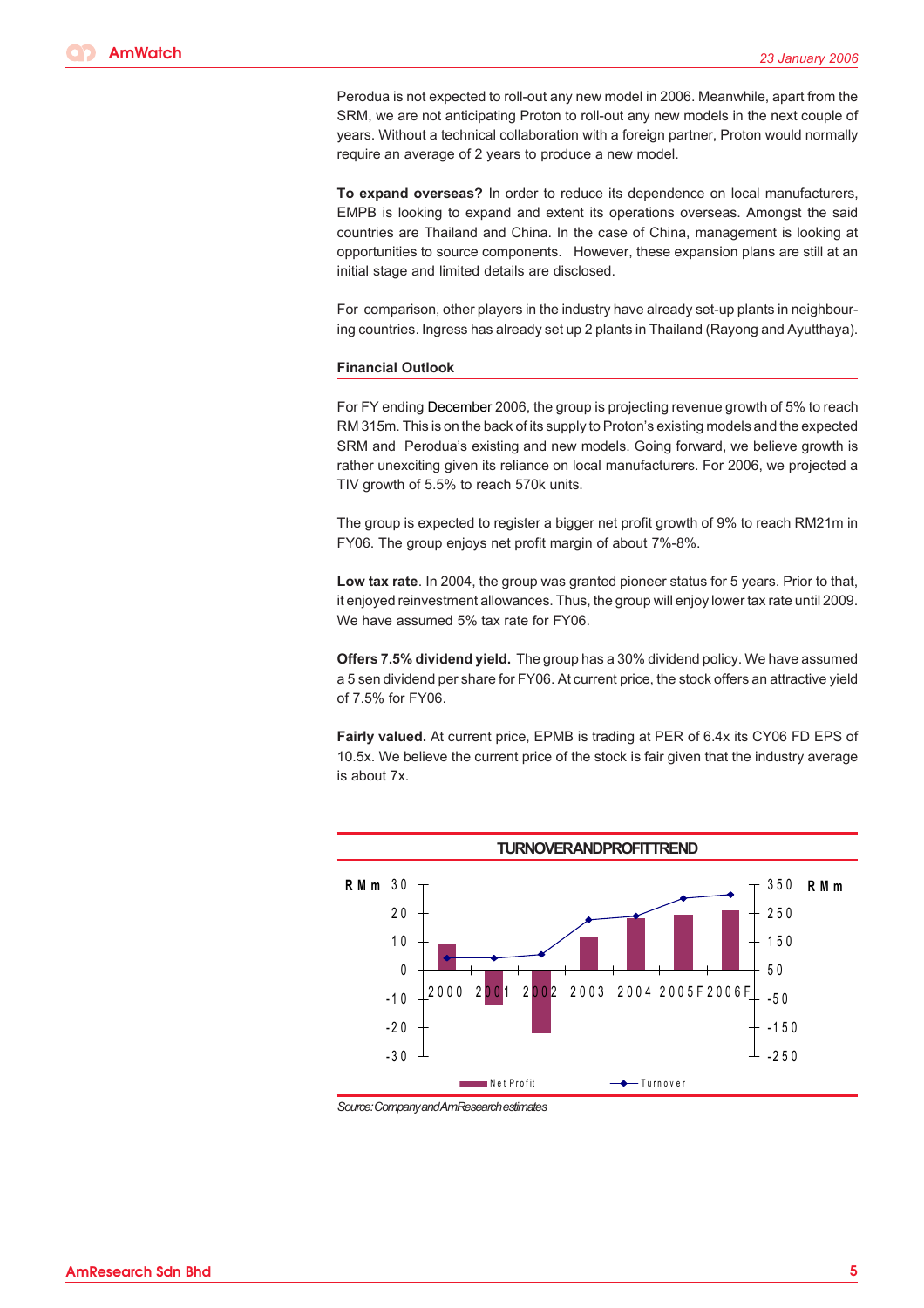### **Business background**

**EP Manufacturing ("EPMB")** is one of the 21 tier 1 vendors in Malaysia supplying body parts to local automotive manufacturers. The group manufactures automotive chassis, body parts and lamps.

In order to qualify as a Tier 1 vendor, the vendor needs to own its plants and has sufficient capacity to expand, quality certification for its products, financial strength to expand and R&D capabilities.

**Products supplied.** Among the products supplied by EPMB are corner modules, fuel tank and parking brake lever, braking systems and suspension. The group also provides plastic products like lamps, and bumpers.

**Modular Products** are parts delivered to the vehicle assembly plant as complete systems in modules instead of individual components. Being a modular vendor, EPMB is responsible for the development, validation, supply and management of all the component parts and sub-vendors in its module.

**Quality Standards.** EPMB's products received ISO/TS 16949:2002 standard certification in September 2003. Its products are audited every 6 months by the awarding agency, the UK-based Vehicle Certification Agency ("VCA").

|                                                          | <b>GROUPBUSINESSACTIVITIES</b>                                                                      |                        |
|----------------------------------------------------------|-----------------------------------------------------------------------------------------------------|------------------------|
| Name of company                                          | <b>Business Activities</b>                                                                          | <b>Products</b>        |
| PEPS-JV(M)SdnBhd<br>EPPolymers (M) Sdn Bhd               | Manufacture and supply<br>Manufacture, fabrication and supply plastics<br>components and body parts | Chassis parts & brakes |
| EP Moulds & Dies (M) Sdn Bhd<br>EPMB (Australia) pty Ltd | Manufacture, production and supply<br>Engineering, design, prototyping, engineering                 | Tools & jigs           |
|                                                          | and testing                                                                                         | Bicycles & body parts  |
| EPMB(UK)Ltd                                              | Marketing and distribution                                                                          | "EP-X" Bicycles        |
| EP-X bicycles North America, Inc.                        | Marketing and distribution                                                                          | "EP-X" Bicycles        |
| Fundwin                                                  | Manufacture, distribution and export                                                                | "EP-X" Bicycles and    |
|                                                          |                                                                                                     | body parts             |
| Wiracash Holdings                                        | Manufacture and supply                                                                              | Lamps & allied product |

*Source: Company*



*Source: Company*